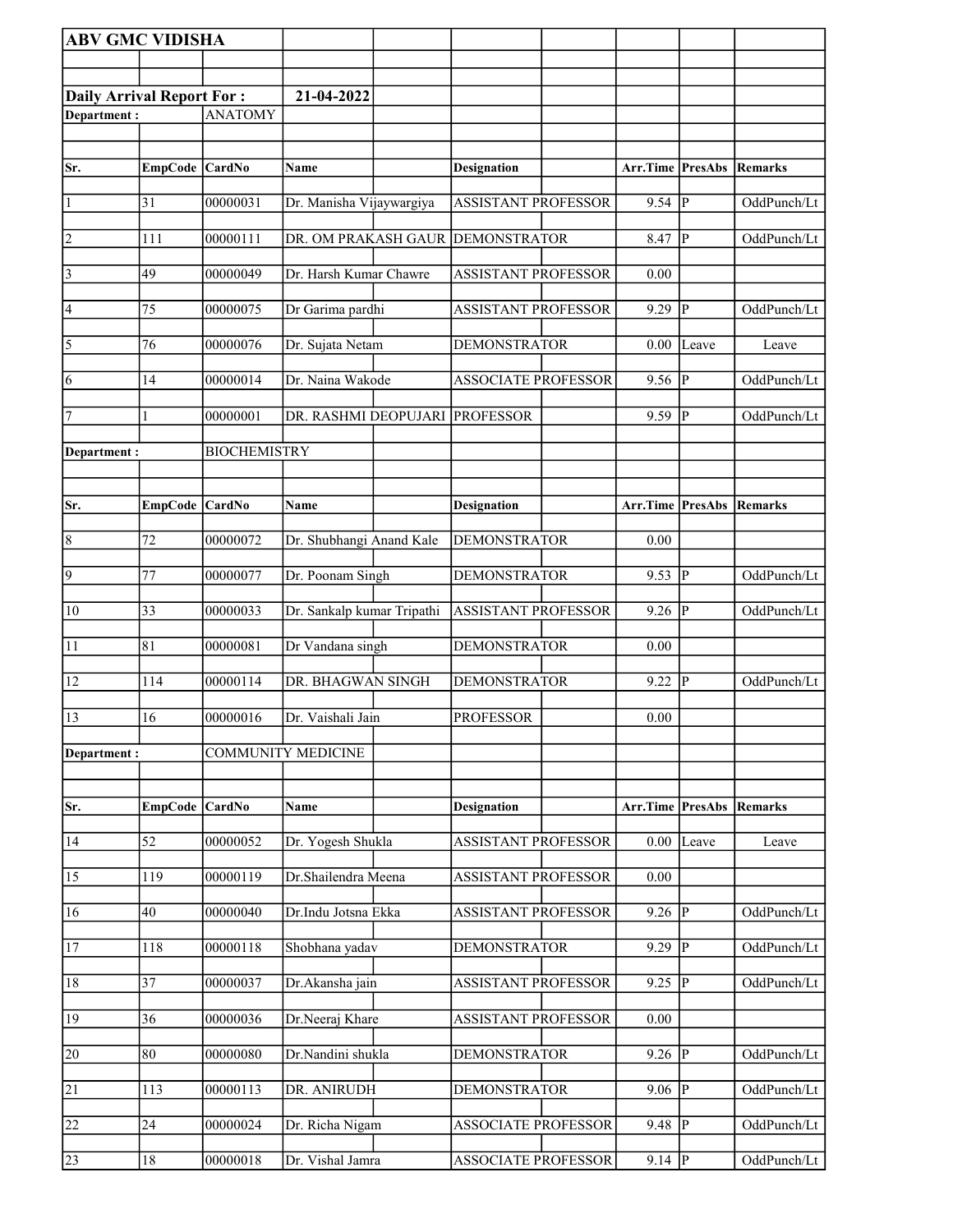| $\overline{24}$ | $\tau$          | 00000007                 | Dr Sanjay agarawal       | <b>PROFESSOR</b>                         | $9.44$ P         |                | OddPunch/Lt    |
|-----------------|-----------------|--------------------------|--------------------------|------------------------------------------|------------------|----------------|----------------|
| 25              | 82              | 00000082                 | Dr. Ashish Upaddhyay     | <b>DEMONSTRATOR</b>                      | 0.00             | Leave          | Leave          |
| Department :    |                 | <b>DEAN</b>              |                          |                                          |                  |                |                |
|                 |                 |                          |                          |                                          |                  |                |                |
| Sr.             | EmpCode CardNo  |                          | Name                     | <b>Designation</b>                       | Arr.Time PresAbs |                | Remarks        |
| 26              | 97              | 00000097                 | DR. Sunil Nandeshwar     | <b>DEAN</b>                              | 0.00             | lod            | <b>OD</b>      |
| Department:     |                 | <b>FORANSIC MEDICINE</b> |                          |                                          |                  |                |                |
|                 |                 |                          |                          |                                          |                  |                |                |
| Sr.             | EmpCode CardNo  |                          | Name                     | <b>Designation</b>                       | Arr.Time PresAbs |                | Remarks        |
| 27              | 35              | 00000035                 | Dr. Narendra singh patel | <b>ASSOCIATE PROFESSOR</b>               | 9.50             | P              | OddPunch/Lt    |
| 28              | 112             | 00000112                 | DR. POOJA TIWARI         | <b>DEMONSTRATOR</b>                      | 9.24             | IР             | OddPunch/Lt    |
| 29              | 126             | 00000126                 | Dr. Vivek kumar Chouksey | <b>ASSISTANT PROFESSOR</b>               | 9.32             | IР             | OddPunch/Lt    |
| 30              | 85              | 00000085                 | Dr. Sharad Dohare        | <b>DEMONSTRATOR</b>                      | 0.00             |                |                |
| 31              | 54              | 00000054                 | Dr.Manish Nigam          | <b>PROFESSOR</b>                         | 9.49             | P              | OddPunch/Lt    |
| Department:     |                 | MICROBIOLOGY             |                          |                                          |                  |                |                |
|                 |                 |                          |                          |                                          |                  |                |                |
| Sr.             | EmpCode CardNo  |                          | <b>Name</b>              | <b>Designation</b>                       | Arr.Time PresAbs |                | Remarks        |
| 32              | 125             | 00000125                 | DR.Himanshi Bansal       | <b>ASSISTANT PROFESSOR</b>               | 9.19  P          |                | OddPunch/Lt    |
| 33              | 106             | 00000106                 | Dr.Aarti Jain            | <b>ASSOCIATE PROFESSOR</b>               | 0.00             |                |                |
| 34              | 110             | 00000110                 | DR, RAGINI DANGI         | <b>DEMONSTRATOR</b>                      | 9.30             | <sup> </sup> P | OddPunch/Lt    |
| 35              | 4               | 00000004                 | Dr Avinash laghave       | <b>PROFESSOR</b>                         | 9.47             | lР             | OddPunch/Lt    |
| $\overline{36}$ | $\overline{88}$ | 00000088                 | Dr. Sanjay Singh         | ASSISTANT PROFESSOR                      | 0.00             |                |                |
| 37              | 79              | 00000079                 |                          | Dr.Prashant kumar bhakoriya DEMONSTRATOR | 0.00             | Leave          | Leave          |
| Department:     |                 | PATHOLOGY                |                          |                                          |                  |                |                |
|                 |                 |                          |                          |                                          |                  |                |                |
| Sr.             | EmpCode CardNo  |                          | <b>Name</b>              | <b>Designation</b>                       | Arr.Time PresAbs |                | <b>Remarks</b> |
| 38              | 84              | 00000084                 | Dr. Sunil Nagar          | <b>DEMONSTRATOR</b>                      | $0.00\,$         |                |                |
| $\overline{39}$ | 6               | 00000006                 | Dr Gopal krishna sawke   | <b>PROFESSOR</b>                         | 0.00             | Leave          | Leave          |
| 40              | 17              | 00000017                 | Dr. Tina Rai             | <b>ASSOCIATE PROFESSOR</b>               | 0.00             |                |                |
| 41              | 128             | 00000128                 | DR.PREETI MANDLOI        | <b>ASSISTANT PROFESSOR</b>               | 0.00             |                |                |
| 42              | 83              | 00000083                 | Dr.Fuzail Ahmad          | <b>DEMONSTRATOR</b>                      | 0.00             |                |                |
| 43              | 48              | 00000048                 | Dr.Pratibha Meena        | <b>ASSISTANT PROFESSOR</b>               | $0.00\,$         |                |                |
| 44              | 51              | 00000051                 | Dr. Lal Pranay singh     | <b>ASSISTANT PROFESSOR</b>               | $0.00\,$         |                |                |
| 45              | 78              | 00000078                 | Dr. Rajnikant ahirwar    | <b>DEMONSTRATOR</b>                      | $9.39$ P         |                | OddPunch/Lt    |
|                 |                 |                          |                          |                                          |                  |                |                |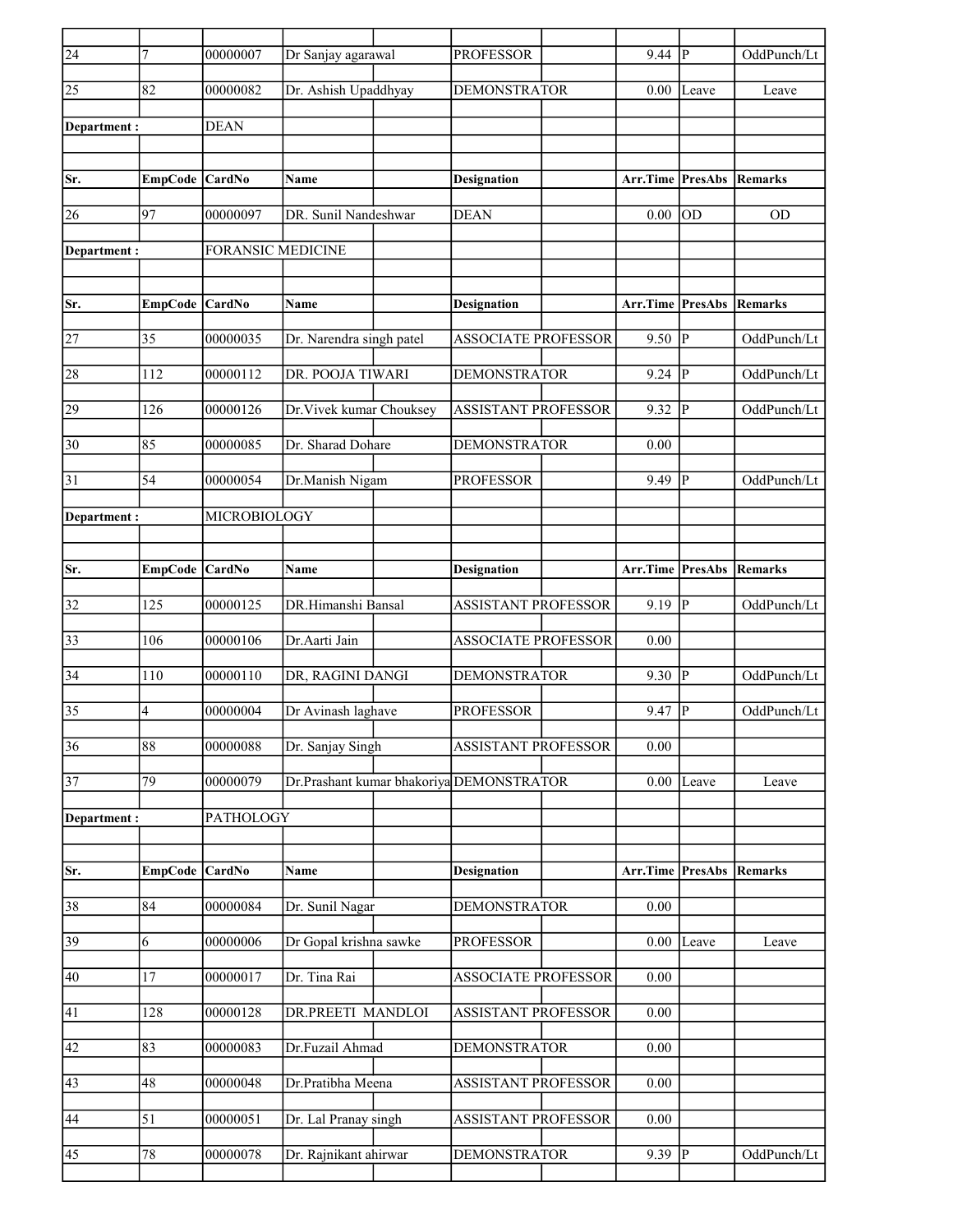| Department:     |                  | PHARAMCOLOGY |                         |                       |                            |                            |                           |              |             |
|-----------------|------------------|--------------|-------------------------|-----------------------|----------------------------|----------------------------|---------------------------|--------------|-------------|
|                 |                  |              |                         |                       |                            |                            |                           |              |             |
| Sr.             | EmpCode   CardNo |              | Name                    |                       | <b>Designation</b>         |                            | <b>Arr.Time   PresAbs</b> |              | Remarks     |
|                 |                  |              |                         |                       |                            |                            |                           |              |             |
| 46              | 22               | 00000022     | Dr Akhilesh kumar       |                       | <b>PROFESSOR</b>           |                            | 7.52                      | P            | OddPunch    |
|                 |                  |              |                         |                       |                            |                            |                           |              |             |
| 47              | 74               | 00000074     | Dr. Raina Jain          |                       | <b>ASSISTANT PROFESSOR</b> |                            | 10.24                     | P            | OddPunch/Lt |
| 48              | 73               | 00000073     |                         | Dr. Sudhir Kumar Jain |                            | <b>ASSISTANT PROFESSOR</b> |                           | IР           | OddPunch/Lt |
| Department:     |                  | PHYSIOLOGY   |                         |                       |                            |                            |                           |              |             |
|                 |                  |              |                         |                       |                            |                            |                           |              |             |
|                 |                  |              |                         |                       |                            |                            |                           |              |             |
| Sr.             | EmpCode CardNo   |              | Name                    |                       | <b>Designation</b>         |                            | Arr.Time PresAbs          |              | Remarks     |
| 49              | 15               | 00000015     | Dr. Mona Kharbanda      |                       | <b>ASSOCIATE PROFESSOR</b> |                            | 9.56                      | lР           | OddPunch/Lt |
| 50              | 32               | 00000032     | Dr.Brajesh sharma       |                       | <b>ASSISTANT PROFESSOR</b> |                            | 9.26                      | IР           | OddPunch/Lt |
|                 |                  |              |                         |                       |                            |                            |                           |              |             |
| 51              | 115              | 00000115     | Dr. SOBHARAN MEENA      |                       | <b>DEMONSTRATOR</b>        |                            | 0.00                      |              |             |
| 52              | 71               | 00000071     | Dr. Parul Sharma        |                       | <b>DEMONSTRATOR</b>        |                            | 9.57                      | $\mathsf{P}$ | OddPunch/Lt |
|                 |                  |              |                         |                       |                            |                            |                           |              |             |
| 53              | 108              | 00000108     | Dr. Geeta Shammani      |                       | <b>ASSISTANT PROFESSOR</b> |                            | 7.43                      | P            | OddPunch    |
| 54              | 70               | 00000070     | Dr. Pankaj Kumar Sharma |                       | <b>DEMONSTRATOR</b>        |                            | 9.57                      | lР           | OddPunch/Lt |
|                 |                  |              |                         |                       |                            |                            |                           |              |             |
| $\overline{55}$ | 8                | 00000008     | Dr Suman rai            |                       | <b>PROFESSOR</b>           |                            | 9.54                      | P            | OddPunch/Lt |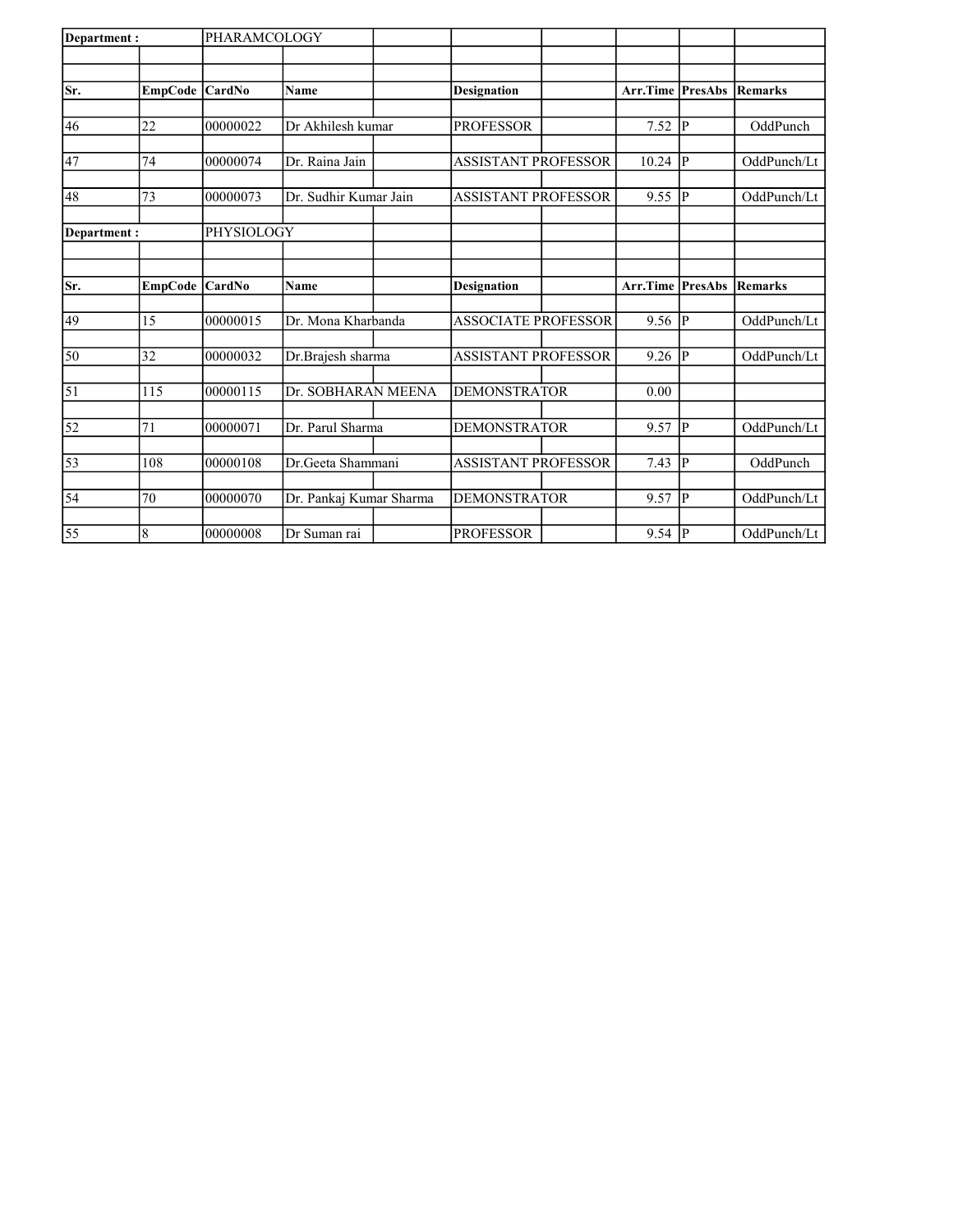| <b>ABV GMC VIDISHA</b>    |                 |                    |                                      |                                          |                  |                |                |
|---------------------------|-----------------|--------------------|--------------------------------------|------------------------------------------|------------------|----------------|----------------|
|                           |                 |                    |                                      |                                          |                  |                |                |
| Daily Arrival Report For: |                 |                    | 21-04-2022                           |                                          |                  |                |                |
| Department:               |                 | <b>ANESTHESIA</b>  |                                      |                                          |                  |                |                |
|                           |                 |                    |                                      |                                          |                  |                |                |
| Sr.                       | EmpCode CardNo  |                    | Name                                 | <b>Designation</b>                       | Arr.Time         | PresAbs        | <b>Remarks</b> |
| $\vert$ 1                 | 58              | 00000058           | Dr.Sevras Hingwe                     | <b>ASSISTANT PROFESSOR</b>               | $8.34$ P         |                | Lt/Erl         |
| 2                         | 57              | 00000057           | Dr. Vinyak Gour                      | ASSOCIATE PROFESSOR                      | $8.05$ P         |                | OddPunch       |
| 3                         | 127             | 00000127           |                                      | DR.JYOTI RAGHUWANSH ASSISTANT PROFESSOR  | 9.20             | $ {\bf p} $    | OddPunch/Lt    |
| 4                         | 59              | 00000059           | Dr.Chandrakant                       | <b>ASSISTANT PROFESSOR</b>               | $8.54$ P         |                | OddPunch/Lt    |
| Department :              |                 | <b>DEAN OFFICE</b> |                                      |                                          |                  |                |                |
| Sr.                       | EmpCode CardNo  |                    | Name                                 | <b>Designation</b>                       | Arr.Time         | PresAbs        | <b>Remarks</b> |
| 5                         | 102             | 00000102           | Amit Singh Parihar                   | <b>ADMIN</b>                             | 0.00             |                |                |
| 6                         | 103             | 00000103           | Namrata Jogdand                      | <b>ADMIN</b>                             | $9.50$ P         |                | OddPunch/Lt    |
| 7                         | 101             | 00000101           | <b>Bhim Singh Parmar</b>             | <b>ADMIN</b>                             | 8.59 $\boxed{P}$ |                | OddPunch/Lt    |
| <sup>13</sup>             | 104             | 00000104           | Mukesh Kumar                         | <b>ADMIN</b>                             | 9.50             | P              | OddPunch/Lt    |
|                           |                 |                    |                                      |                                          |                  |                |                |
| Department :              |                 | <b>DENTISTRY</b>   |                                      |                                          |                  |                |                |
| Sr.                       | EmpCode CardNo  |                    | Name                                 | <b>Designation</b>                       | Arr.Time         | PresAbs        | <b>Remarks</b> |
| 15                        | 64              | 00000064           | Dr.Rishi Thukral                     | <b>ASSOCIATE PROFESSOR</b>               | 9.52             | P              | Lt/Erl         |
| $\overline{16}$           | 131             | 00000131           |                                      | DR. HEERALAL CHOKOTI ASSISTANT PROFESSOR | 0.00             |                |                |
| 17                        | 116             | 00000116           | Dr.Bharat jayant sumbh               | <b>PROFESSOR</b>                         | 9.07             | $\overline{P}$ | OddPunch/Lt    |
| Department:               |                 | <b>DERMATOLOGY</b> |                                      |                                          |                  |                |                |
|                           |                 |                    |                                      |                                          |                  |                |                |
| Sr.                       | <b>EmpCode</b>  | CardNo             | Name                                 | <b>Designation</b>                       | Arr.Time         | PresAbs        | <b>Remarks</b> |
| 18                        | 100             | 00000100           | Dr.sourabh jain                      | <b>ASSOCIATE PROFESSOR</b>               | $7.32$ P         |                | Erl            |
| Department:               |                 | E.N.T.             |                                      |                                          |                  |                |                |
| Sr.                       | EmpCode CardNo  |                    | Name                                 | <b>Designation</b>                       | Arr.Time         | PresAbs        | Remarks        |
| 19                        | 27              | 00000027           | Dr. Shiv Kumar Raghuwanshi PROFESSOR |                                          | $9.18$ P         |                | Lt/Erl         |
| 20                        | $\overline{56}$ | 00000056           | Dr. Aditya Gargav                    | ASSOCIATE PROFESSOR                      | 9.19   $P$       |                | OddPunch/Lt    |
|                           |                 | <b>MEDICINE</b>    |                                      |                                          |                  |                |                |
| Department :              |                 |                    |                                      |                                          |                  |                |                |
| Sr.                       | EmpCode CardNo  |                    | Name                                 | <b>Designation</b>                       | Arr.Time         | PresAbs        | <b>Remarks</b> |
| $\overline{21}$           | $\overline{30}$ | 00000030           | Dr. Sandeep Aharwar                  | <b>ASSOCIATE PROFESSOR</b>               | $9.37$ P         |                | OddPunch/Lt    |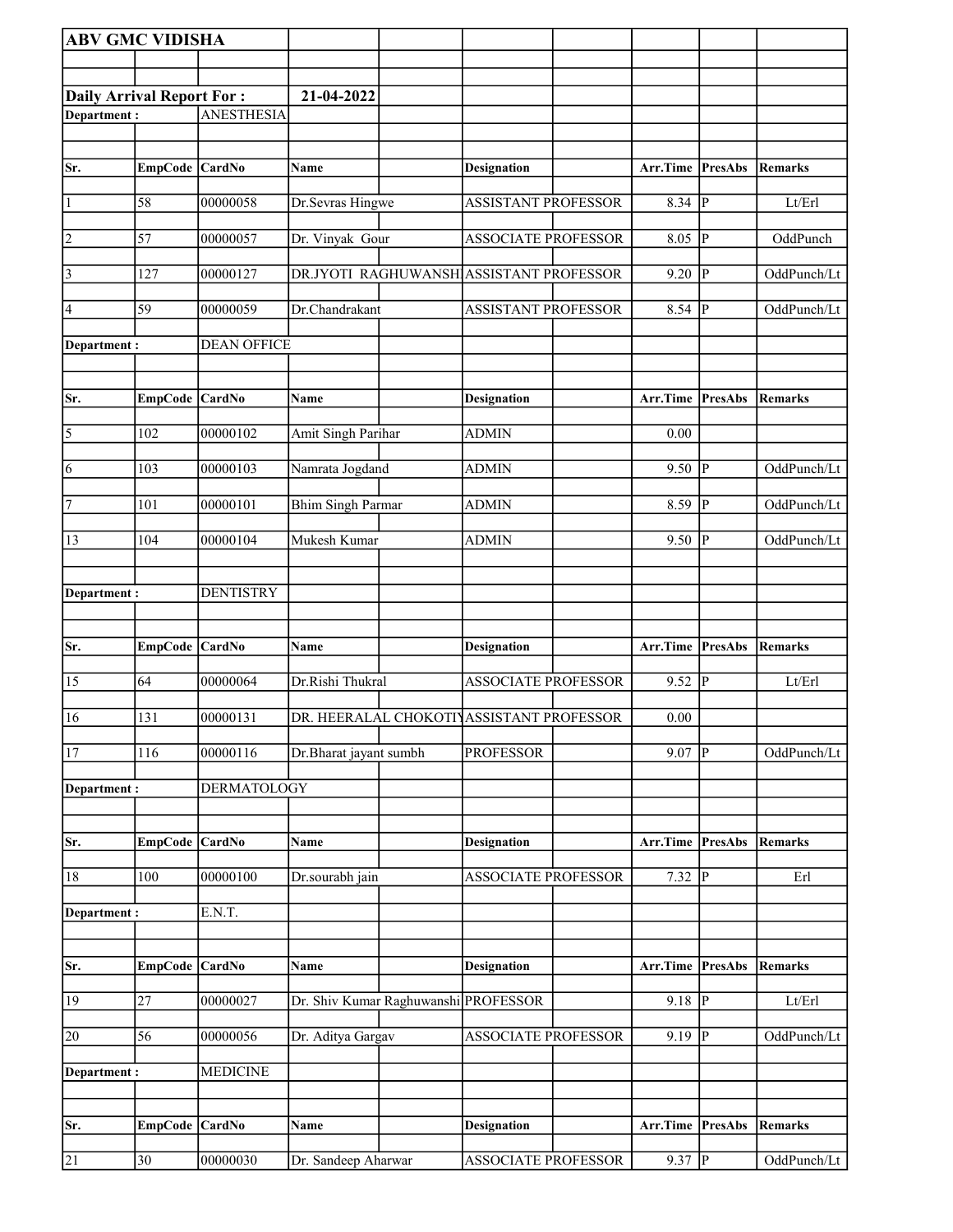| 22              | 129             | 00000129                 | Dr. Mahendra pratap Singh              | <b>ASSISTANT PROFESSOR</b> | $9.46$ P         |                | Lt/Erl         |
|-----------------|-----------------|--------------------------|----------------------------------------|----------------------------|------------------|----------------|----------------|
| 23              | 23              | 00000023                 | Dr. Arvind Chouhan                     | <b>ASSOCIATE PROFESSOR</b> | 0.00             |                |                |
| 24              | 12              | 00000012                 | Dr Preshant shrivastava                | <b>PROFESSOR</b>           | 9.48             | $\mathbf P$    | OddPunch/Lt    |
| 25              | 50              | 00000050                 | Dr.vinod Dangi                         | <b>ASSISTANT PROFESSOR</b> | 9.28             | P              | Lt/Erl         |
|                 |                 |                          |                                        |                            |                  |                |                |
| Department :    |                 | <b>OBST. &amp; GYNEE</b> |                                        |                            |                  |                |                |
|                 |                 |                          |                                        |                            |                  |                |                |
| Sr.             | EmpCode CardNo  |                          | Name                                   | <b>Designation</b>         | Arr.Time         | <b>PresAbs</b> | <b>Remarks</b> |
| 26              | 96              | 00000096                 | DR. Sudha Chourasia                    | <b>PROFESSOR</b>           | 10.17            | ΙP             | OddPunch/Lt    |
| 27              | 42              | 00000042                 | Dr. Mridula singh                      | <b>ASSISTANT PROFESSOR</b> | 0.00             | Leave          | Leave          |
| 28              | 41              | 00000041                 | Dr.Aarti sharma                        | <b>ASSOCIATE PROFESSOR</b> | 9.49             | $\mathbf{P}$   | OddPunch/Lt    |
| Department:     |                 | <b>OPHTHALMOLOGY</b>     |                                        |                            |                  |                |                |
|                 |                 |                          |                                        |                            |                  |                |                |
| Sr.             | EmpCode CardNo  |                          | Name                                   | <b>Designation</b>         | Arr.Time         | <b>PresAbs</b> | Remarks        |
| 29              | 120             | 00000120                 | Dr.Shivcharan Lal Chadravans PROFESSOR |                            | 9.48             | ∣P             | OddPunch/Lt    |
|                 |                 |                          |                                        |                            |                  |                |                |
| 30              | 121             | 00000121                 | Dr.Nikhila Yadav                       | <b>ASSISTANT PROFESSOR</b> | 9.02             | $\mathbf P$    | OddPunch/Lt    |
| 31              | 46              | 00000046                 | Dr. Sapna Raghuwanshi                  | <b>ASSOCIATE PROFESSOR</b> | 0.00             | Leave          | Leave          |
| Department :    |                 | <b>ORTHOPEDICS</b>       |                                        |                            |                  |                |                |
|                 |                 |                          |                                        |                            |                  |                |                |
| Sr.             | EmpCode CardNo  |                          | Name                                   | <b>Designation</b>         | Arr.Time         | PresAbs        | Remarks        |
| 32              | 20              | 00000020                 | Dr. Sanat Singh                        | <b>ASSOCIATE PROFESSOR</b> | 0.00             | Leave          | Leave          |
| 33              | 10              | 00000010                 | Dr Atul varshney                       | <b>PROFESSOR</b>           | 9.06             | $\mathbf P$    | OddPunch/Lt    |
|                 |                 |                          |                                        |                            |                  |                |                |
| $\overline{34}$ | 124             | 00000124                 | Dr.Sunil Kirar                         | <b>ASSISTANT PROFESSOR</b> | $9.50$ P         |                | OddPunch/Lt    |
| 35              | 123             | 00000123                 | Dr. Vipin kumar Mishraa                | ASSISTANT PROFESSOR        | 8.58             | P              | Lt/Erl         |
| 36              | 55              | 00000055                 | Dr. Sanjay Upadhya                     | <b>ASSOCIATE PROFESSOR</b> | 8.58             | P              | OddPunch/Lt    |
| Department:     |                 | <b>PEADITRICS</b>        |                                        |                            |                  |                |                |
|                 |                 |                          |                                        |                            |                  |                |                |
| Sr.             | EmpCode CardNo  |                          | Name                                   | <b>Designation</b>         | Arr.Time         | <b>PresAbs</b> | <b>Remarks</b> |
| $\overline{37}$ | $\overline{61}$ | 00000061                 | Dr.Deepak K. Uikey                     | <b>ASSOCIATE PROFESSOR</b> | $9.34$ P         |                | OddPunch/Lt    |
| 38              | 9               | 00000009                 | Dr Neeti agarawal                      | <b>PROFESSOR</b>           | 9.26             | P              | OddPunch/Lt    |
|                 |                 |                          |                                        |                            |                  |                |                |
| 39              | 60              | 00000060                 | Dr.Shiv R.k. Dubey                     | <b>ASSISTANT PROFESSOR</b> | $0.00\,$         |                |                |
| 40              | 19              | 00000019                 | Dr. D Sharad Gedam                     | <b>ASSOCIATE PROFESSOR</b> | 9.46  P          |                | OddPunch/Lt    |
| 41              | 44              | 00000044                 | Dr. Priya Gogia                        | <b>ASSISTANT PROFESSOR</b> | 0.00             |                |                |
| Department:     |                 | <b>PSYCHIATRY</b>        |                                        |                            |                  |                |                |
|                 |                 |                          |                                        |                            |                  |                |                |
| Sr.             | EmpCode CardNo  |                          | Name                                   | <b>Designation</b>         | Arr.Time PresAbs |                | <b>Remarks</b> |
|                 |                 |                          |                                        |                            |                  |                |                |